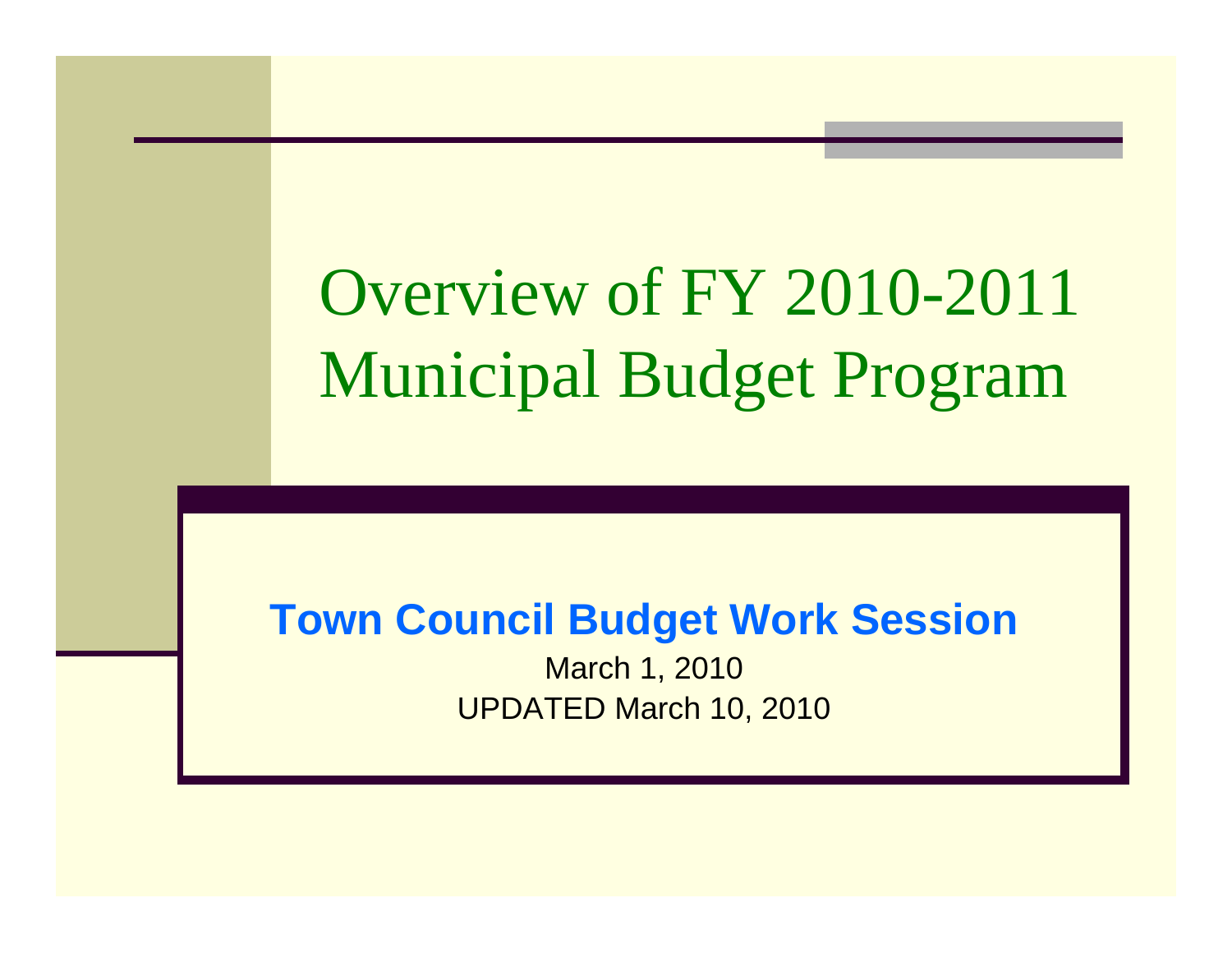### **Town Council / School Committee Meeting March 10, 2010**

### Agenda Items

- School Committee to present Recommended February 11, 2010 Budget Proposal.
- Town Manager to present budget landscape factors.
- Town Manager to present Budget Message Concerns relative to SC Recommended Budget.
- School Committee to address:
	- Actions to address Supplemental FY10 Potential COLA **Shortfall**
	- Actions to address Governor's FY 11 Potential COLA **Shortfall**
- General Discussion relative to Education Aid Formula.
	- Town Manager to explain components and impact.
	- School Superintendent to explain long term implications Public Comments and Questions.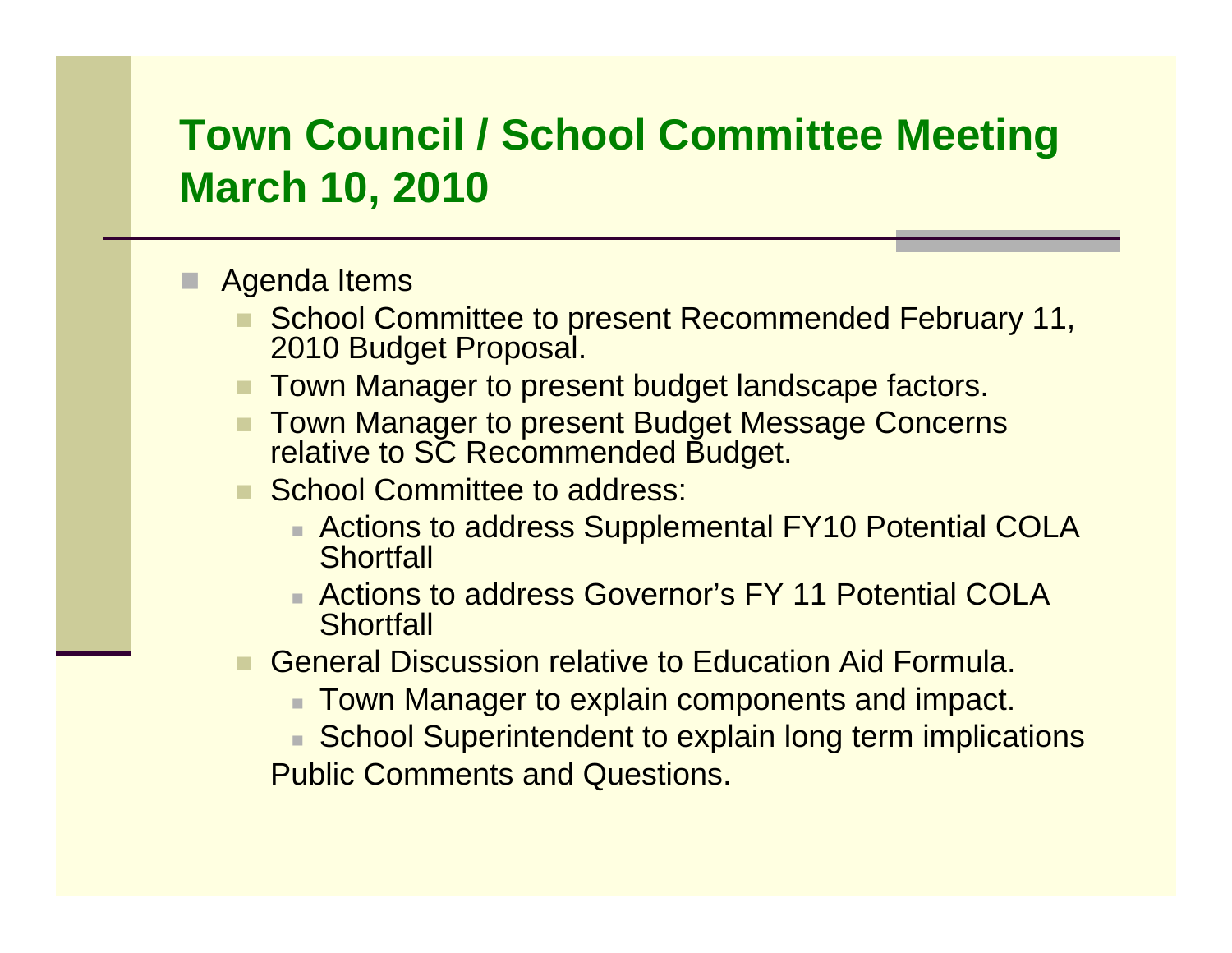## Overview of Municipal Budget Development

### Landscape

- **A. State Budget Projections**
- B. ARRA Funding Impacts
- C. State FY 10 Supplemental Budget
	- Pension Reform, School Aid Reductions, & MV Reimbursement
- D. State FY 11 Budget Implications
- E. Loss of GRS and MV Reimbursement
- F. Revaluation Impact
- G. Recommended Education Aid Formula
- **H. Local Revenue Concerns**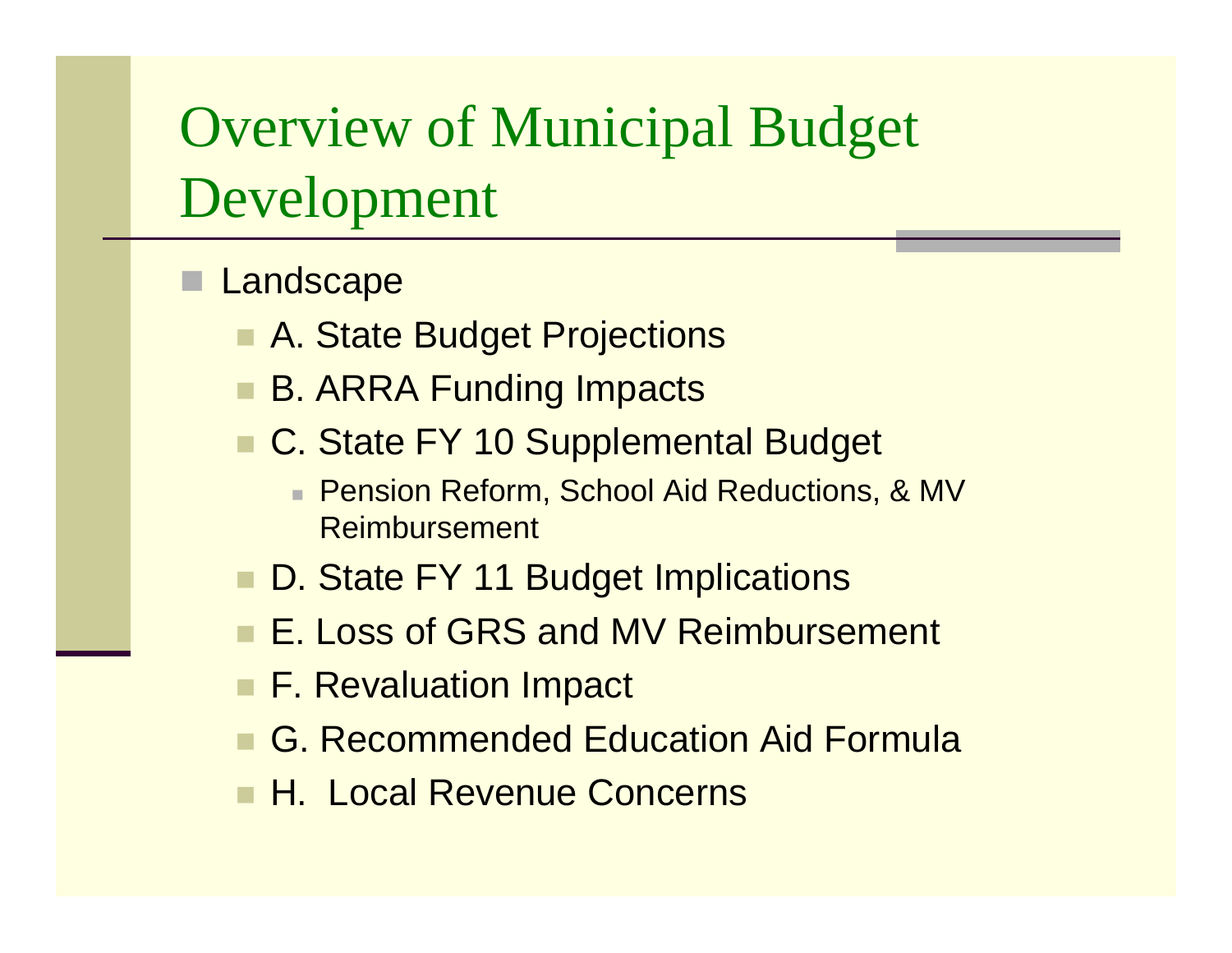Overview of Municipal Budget Development

### ■ State Budget Projections

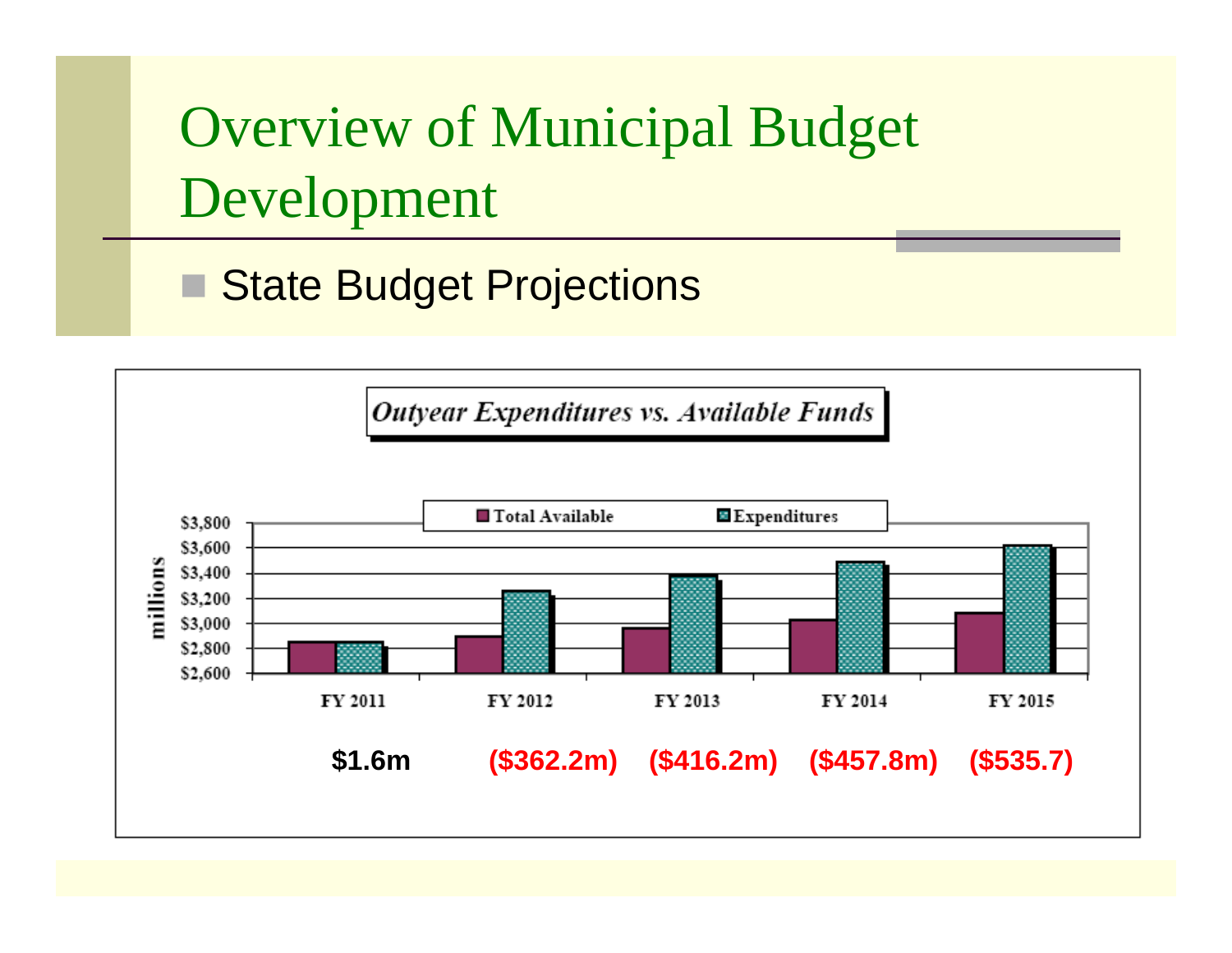### Federal Funding Uses in State Budget

■ Use of American Recovery and Reinvestment Act (ARRA)

Governor's Recommended General Revenue Offset from ARRA Funding

| ARRA Program    | FY 2009 Actual FY 2010 Rec FY 2011 Rec |             | Totals                                                  |
|-----------------|----------------------------------------|-------------|---------------------------------------------------------|
| lStabilization  | 53,107,223                             | 57,832,511  | 26,645,522   \$137,585,256                              |
| Enhanced FMAP** | 149,567,764                            | 194,099,187 | 190,677,846   \$534,344,797                             |
| <b>Totals</b>   |                                        |             | \$202,674,987 \$251,931,698 \$217,323,368 \$671,930,053 |

\* The FY 2011 recommendation assumes an extension of FMAP

*\*\* Federal Medicare Assistance Percentage*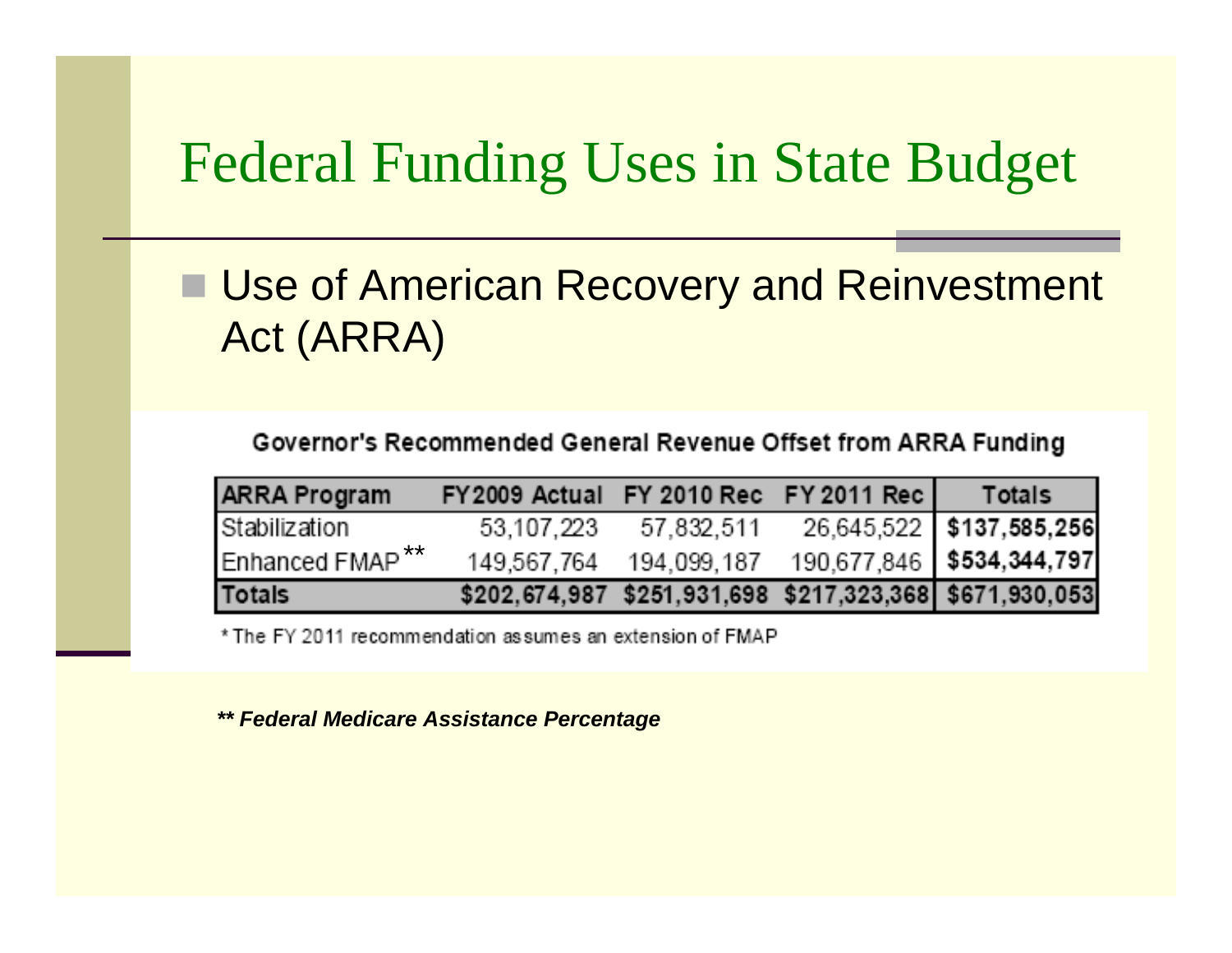## FY 2010 Supplemental Revisions in Local Aid (in Millions)

|                                                     | FY 10 Enacted | Base<br>Change/Shift/Cost<br>Reduction * | Reductions * | FY 10 Governor |
|-----------------------------------------------------|---------------|------------------------------------------|--------------|----------------|
| General Aid                                         |               |                                          |              | 17             |
| Motor Vehicle Excise Tax                            | \$135.3       | \$0                                      | $(\$65.1)$   | \$70.2         |
| Other General Aid                                   | 51.4          | 0                                        | 0            | 51.4           |
| Sub-total General Aid                               | 186.7         | 0                                        | (65.1)       | 121.6          |
| <b>State Support for Schools:</b>                   |               |                                          |              |                |
| 1) General Education Aid from Reduced Contributions | 489.7         | (18.3)                                   | $\mathbf{0}$ | 447.7          |
| 2) Across-the-Board Cut                             |               |                                          | (19.1)       |                |
| 3) Shift to Stabilization Funds                     |               | (4.6)                                    |              |                |
| School Construction                                 | 61.5          | (3.1)                                    |              | 58.4           |
| Teacher Retirement - from Reduced Contributions     | 77.8          | (1.5)                                    | (12.3)       | 64.0           |
| Charter Schools                                     | 33.3          | (0.5)                                    | (1.0)        | 31.8           |
| Other Education Aid                                 | 154.3         | 0.5                                      | $\mathbf{0}$ | 154.5          |
| <b>Sub-total Education Aid</b>                      | 816.3         | (27.5)                                   | (32.4)       | 756.4          |
| <b>Total All Local Aid</b>                          | \$1,003.0     | $\$27.5)$                                | $(\$97.5)$   | \$878.0        |

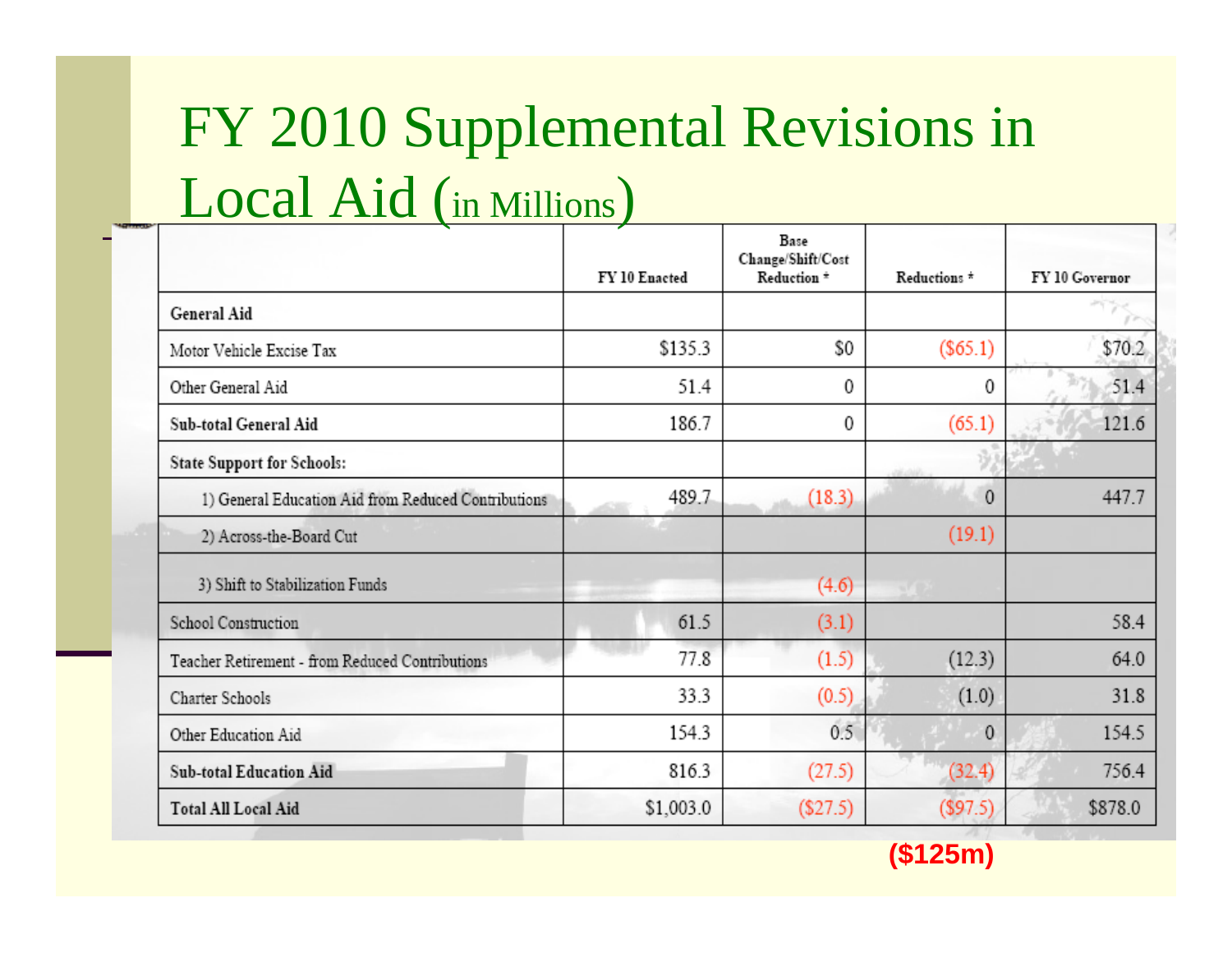|                                   | <b>Adopted Budget</b><br>2009-2010 | <b>School Dept.</b><br><b>Estimated</b><br>2009-2010 | Governor with<br><b>Retirement</b><br><b>Change</b><br>2009-2010 | Governor<br>$W$ <sub>0</sub><br><b>Retirement</b><br><b>Change</b><br>2009-2010 |
|-----------------------------------|------------------------------------|------------------------------------------------------|------------------------------------------------------------------|---------------------------------------------------------------------------------|
| <b>Revenue Statement</b>          |                                    |                                                      |                                                                  |                                                                                 |
| <b>State Aid</b>                  | \$10,364,027                       | \$9,224,287                                          | \$8,313,355                                                      | \$8,313,355                                                                     |
| <b>Federal Stabilization Aid</b>  | $\overline{0}$                     | 518,412                                              | 591,203                                                          | 591,203                                                                         |
| <b>Total State and Federal</b>    | \$10,364,027                       | \$9,742,699                                          | \$8,904,558                                                      | \$8,904,558                                                                     |
|                                   |                                    |                                                      |                                                                  |                                                                                 |
| <b>Total Local Revenue</b>        | \$1,338,008                        | \$1,338,008                                          | \$1,338,008                                                      | \$1,338,008                                                                     |
|                                   |                                    |                                                      |                                                                  |                                                                                 |
| <b>Property Tax Appropriation</b> | \$47,909,928                       | \$47,909,928                                         | \$47,909,929                                                     | \$47,909,928                                                                    |
| <b>Total Income</b>               | \$59,611,963                       | \$58,990,635                                         | \$58,152,495                                                     | \$58,152,494                                                                    |
|                                   |                                    |                                                      |                                                                  |                                                                                 |
| <b>Expense Statement</b>          |                                    |                                                      |                                                                  |                                                                                 |
| <b>Salaries</b>                   | \$34,210,016                       | \$34,043,900                                         | \$34,043,900                                                     | \$34,043,900                                                                    |
| <b>Benefits</b>                   | 14,935,271                         | 14,213,998                                           | 13,649,851                                                       | 14,213,998                                                                      |
| <b>Professional Services</b>      | 1,345,149                          | 1,213,446                                            | 1,213,446                                                        | 1,213,446                                                                       |
| <b>Property Services</b>          | 565,163                            | 649,429                                              | 649,429                                                          | 649,429                                                                         |
| <b>Other Services</b>             | 6,564,461                          | 6,130,254                                            | 6,130,254                                                        | 6,130,254                                                                       |
| <b>Supplies</b>                   | 1,562,735                          | 1,568,194                                            | 1,568,194                                                        | 1,568,194                                                                       |
| Equipment                         | 429,168                            | 426,041                                              | 426,041                                                          | 426,041                                                                         |
| <b>Total Expense</b>              | \$59,611,963                       | \$58,245,262                                         | \$57,681,115                                                     | \$58,245,262                                                                    |
|                                   |                                    |                                                      |                                                                  |                                                                                 |
| <b>Difference</b>                 | \$0                                | \$745,373                                            | \$471,380                                                        | $(\$92,768)$                                                                    |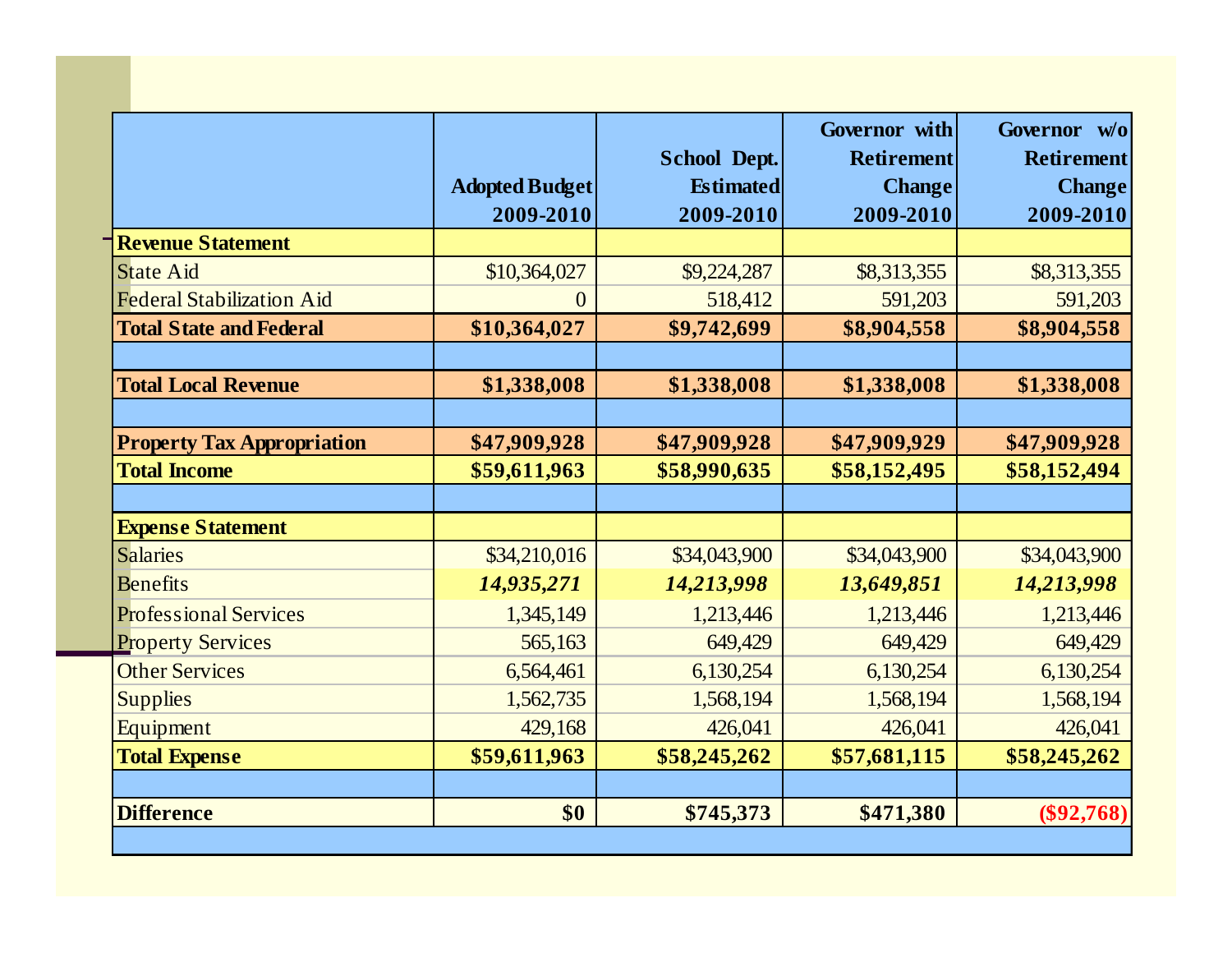## FY 2010 Supplemental Revisions in Local Aid

#### F Other Notable Concerns

- Land Sales \$21 Million
- Delay in Repayment of FY 09 Deficit
- State Share of Teacher Retirement Reform cuts an additional \$12.3 Million from Pension **Contributions**
- December Forecast a \$219.3 Million Deficit without revisions
- May Revenue Estimating Conference could increase this estimate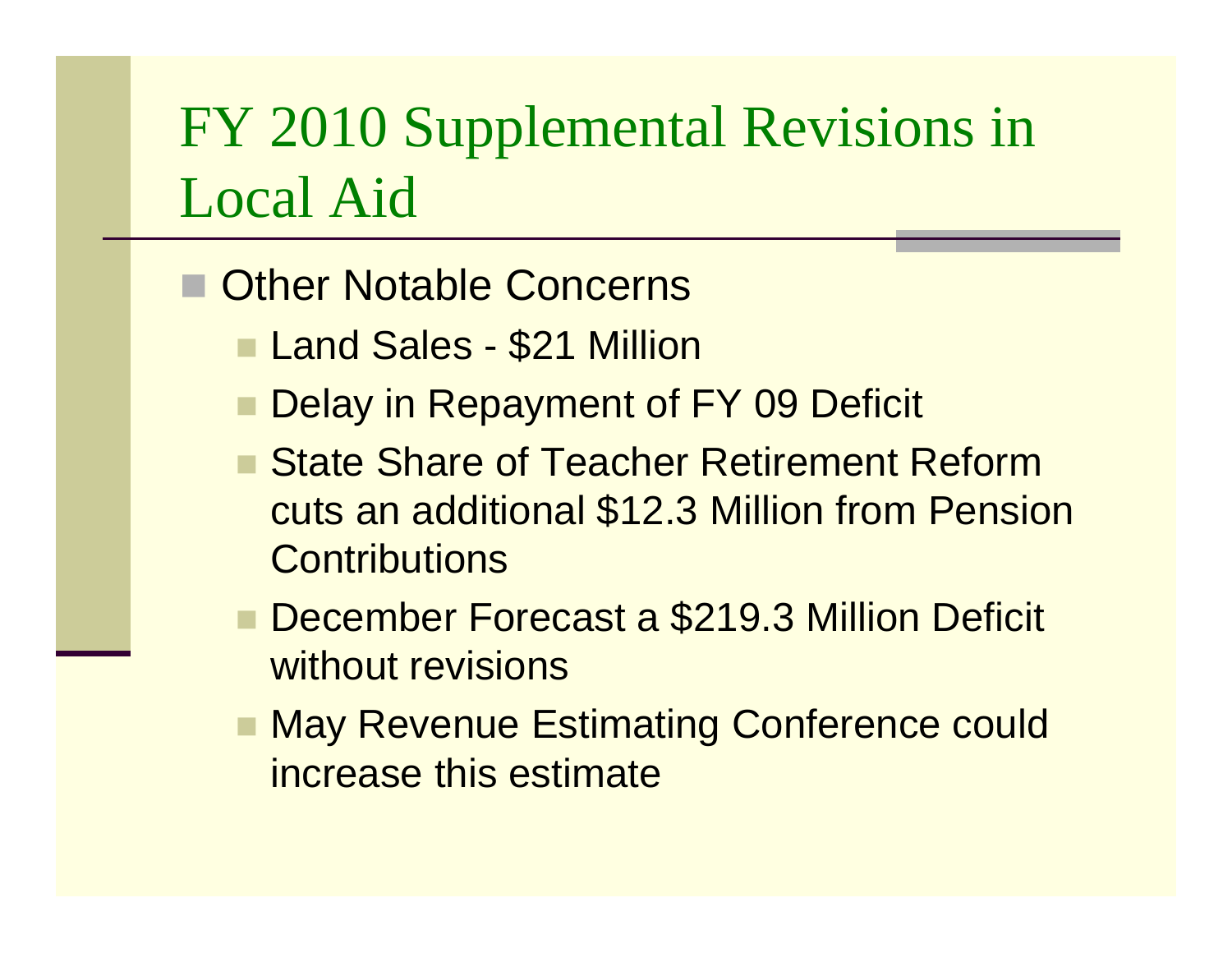# Governor's Proposed FY 11 Budget

■ Projected Income Shortfall - \$427.4 Million þ. Municipal Aid Proposed Reductions ■ Education Aid – 3.8% Reduction - \$26.9m ■ 2<sup>nd</sup> Yr Saving on Pension Reform - \$32.2m ■ M. V Excise Tax Reimbursement - \$135.3m ARRA Funding - \$95.3m (Subject to Congressional Approval)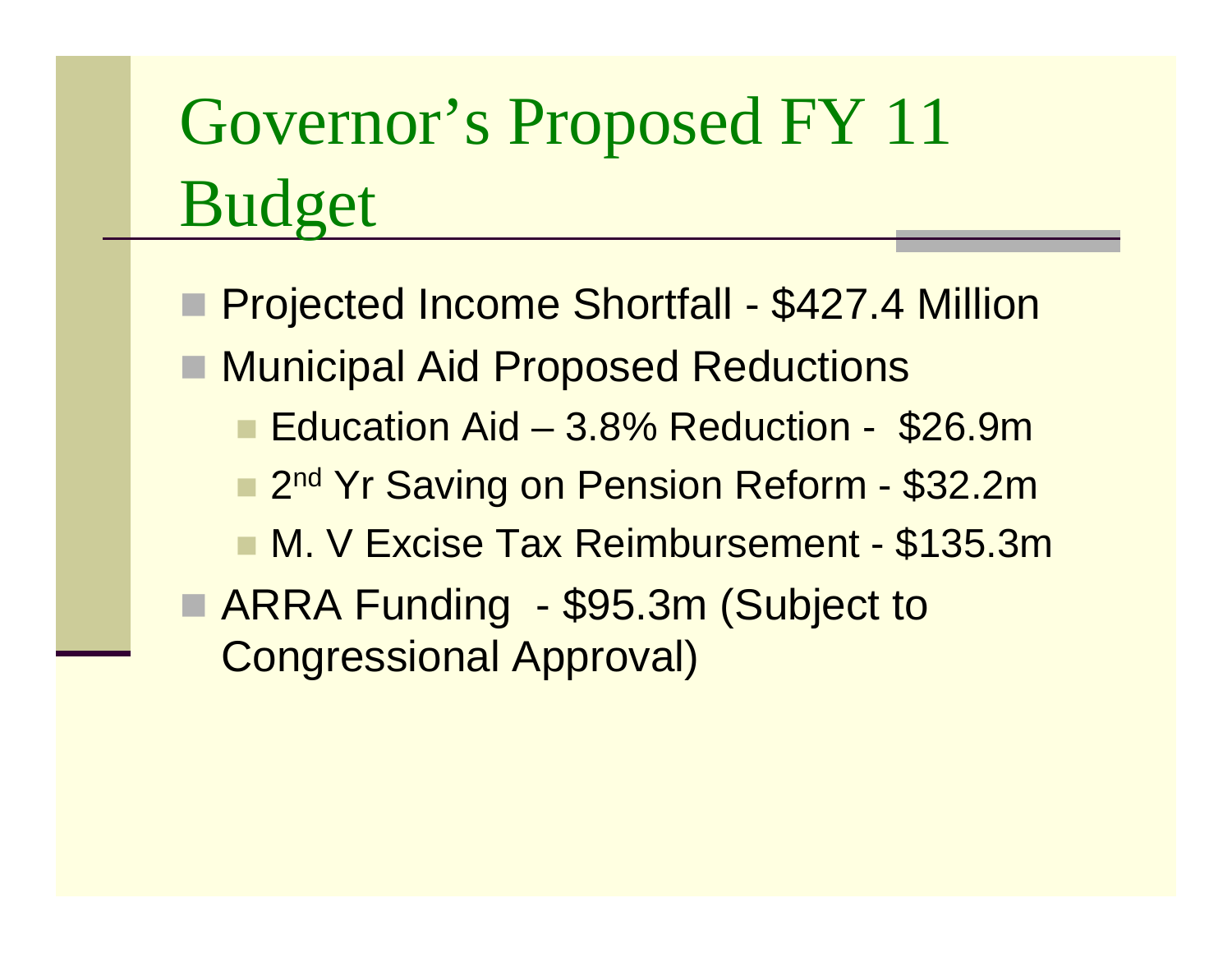|                                   | <b>School Committee</b><br><b>Recommended</b><br>2010-2011 | <b>Governor's with</b><br><b>Retirement Change</b><br>2010-2011 | Governor's w/o<br><b>Retirement Change</b><br>2010-2011 |
|-----------------------------------|------------------------------------------------------------|-----------------------------------------------------------------|---------------------------------------------------------|
| <b>Revenue Statement</b>          |                                                            |                                                                 |                                                         |
| <b>State Aid</b>                  | \$8,763,073                                                | \$8,425,386                                                     | \$8,425,386                                             |
| <b>Federal Stabilization Aid</b>  | 492,491                                                    | 371,476                                                         | 371,476                                                 |
| <b>Total State and Federal</b>    | \$9,255,564                                                | \$8,796,862                                                     | \$8,796,862                                             |
|                                   |                                                            |                                                                 |                                                         |
| <b>Total Local Revenue</b>        | \$1,482,381                                                | \$1,482,381                                                     | \$1,482,381                                             |
|                                   |                                                            |                                                                 |                                                         |
| <b>Property Tax Appropriation</b> | \$47,909,928                                               | \$47,909,928                                                    | \$47,909,928                                            |
| <b>Total Income</b>               | \$58,647,873                                               | \$58,189,171                                                    | \$58,189,171                                            |
|                                   |                                                            |                                                                 |                                                         |
| <b>Expense Statement</b>          |                                                            |                                                                 |                                                         |
| <b>Salaries</b>                   | \$34,372,106                                               | \$34,372,106                                                    | \$34,372,106                                            |
| <b>Benefits</b>                   | 14,525,150                                                 | 13,935,616                                                      | 14,525,150                                              |
| <b>Professional Services</b>      | 1,161,452                                                  | 1,161,452                                                       | 1,161,452                                               |
| <b>Property Services</b>          | 569,363                                                    | 569,363                                                         | 569,363                                                 |
| <b>Other Services</b>             | 6,136,712                                                  | 6,136,712                                                       | 6,136,712                                               |
| <b>Supplies</b>                   | 1,520,319                                                  | 1,520,319                                                       | 1,520,319                                               |
| Equipment                         | 362,771                                                    | 362,771                                                         | 362,771                                                 |
| <b>Total Expense</b>              | \$58,647,873                                               | \$58,058,339                                                    | \$58,647,873                                            |
|                                   |                                                            |                                                                 |                                                         |
| <b>Difference</b>                 | \$0                                                        | \$130,832                                                       | $(\$458,702)$                                           |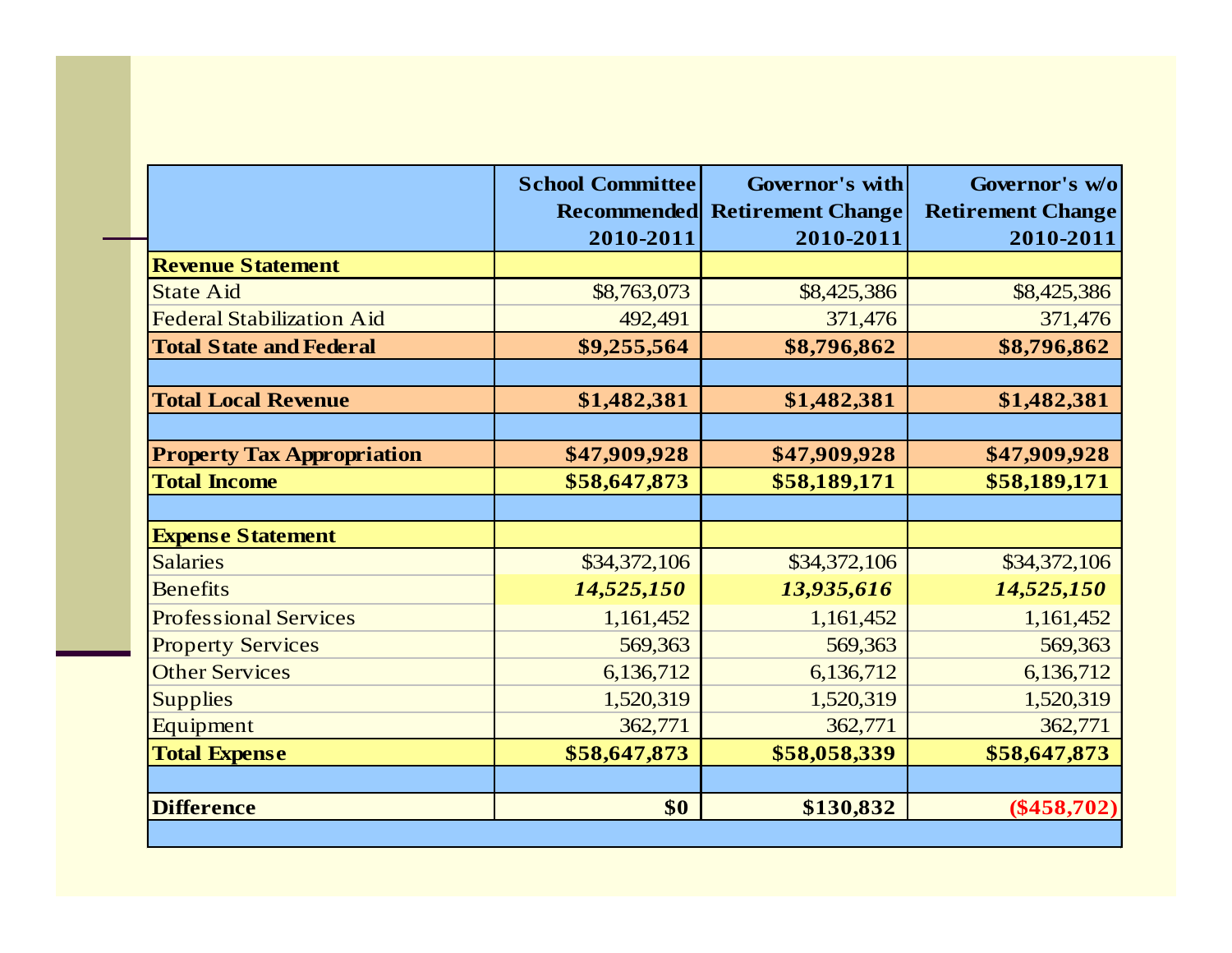# Loss of Local State Aid

|                                           | <b>Actual</b> | <b>Actual</b> | <b>Actual</b>              | <b>Budgeted</b> | <b>Estimated</b> | <b>Proposed</b> |
|-------------------------------------------|---------------|---------------|----------------------------|-----------------|------------------|-----------------|
| <b>General State Aid</b>                  | <b>FY2007</b> | <b>FY2008</b> | <b>FY2009</b>              | <b>FY2010</b>   | <b>FY2010</b>    | <b>FY2011</b>   |
| <b>General Revenue Sharing</b>            | \$1,011,722   | \$873,061     | \$390,437                  | \$0             | \$0              | \$0             |
| Payment in Lieu of Taxes                  | 121,138       | 121,138       | 118,511                    | $\Omega$        | 139,325          | 124,067         |
| <b>State Library General Aid</b>          | 194,843       | 173,094       | 166,635                    | 166,635         | 175,702          | 182,354         |
| <b>State Library Endowment Fund</b>       | 21,749        | 21,748        | 23,027                     | 23,027          | 23,645           | 23,645          |
| <b>M.V. Tax Phase Out</b>                 | 2,165,338     | 2,167,848     | 2,178,075                  | 2,000,000       | 1,610,535        |                 |
| <b>General State Aid - Total</b>          | \$3,514,789   | \$3,356,889   | \$2,876,685                | \$2,189,662     | \$1,949,207      | \$330,066       |
| <b>Aid Reductions</b>                     |               | $(\$157,900)$ | $(\$480,204)$              | $(\$687,023)$   | $(\$927,478)$    | $(\$1,859,596)$ |
|                                           | <b>Actual</b> | <b>Actual</b> | <b>Actual</b>              | <b>Budgeted</b> | <b>Estimated</b> | <b>Proposed</b> |
| <b>Construction Program Reimbursement</b> | <b>FY2007</b> | <b>FY2008</b> | <b>FY2009</b>              | <b>FY2010</b>   | <b>FY2010</b>    | <b>FY2011</b>   |
| Chapter 26, School Housing                | \$1,134,488   | \$1,116,126   | \$1,009,808                | \$1,058,200     | \$1,042,384      | \$948,806       |
| <b>State Library Const. Reimb.</b>        | 53,361        | 50,971        | 48,562                     | 46,138          | 46,138           | 17,378          |
| <b>Restricted State Aid - Total</b>       | \$1,187,849   | \$1,167,097   | \$1,058,370                | \$1,104,338     | \$1,088,522      | \$966,184       |
|                                           | <b>Actual</b> | <b>Actual</b> | <b>Actual</b>              | <b>Budgeted</b> | <b>Estimated</b> | <b>Proposed</b> |
| <b>Pass Thru Aid</b>                      | <b>FY2007</b> | <b>FY2008</b> | <b>FY2009</b>              | <b>FY2010</b>   | <b>FY2010</b>    | <b>FY2011</b>   |
| <b>Public Service Corporations Tax</b>    | \$275,088     | \$271,798     | \$245,156                  | \$245,156       | \$271,518        | \$271,518       |
| <b>Meal Tax Income</b>                    | 481,412       | 511,101       | 507,472                    | 500,000         | 515,000          | 515,000         |
| <b>Hotel Tax</b>                          | 62,507        | 68,169        | 112,015                    | 100,000         | 100,000          | 108,000         |
| <b>Pass Thru Revenues</b>                 | \$819,007     | \$851,068     | \$864,643                  | \$845,156       | \$886,518        | \$894,518       |
|                                           |               |               |                            |                 |                  |                 |
| <b>General Fund State Aid Total</b>       | \$5,521,645   | \$5,375,054   | \$4,799,698                | \$4,139,156     | \$3,924,247      | \$2,190,768     |
| <b>Total Municipal Budget</b>             | \$67,568,905  | \$71,207,300  | $\frac{1}{3}$ \$73,543,179 | \$73,450,207    | \$72,917,359     | \$72,783,253    |
| State Aid as % of Gen. Fund               | 8.2%          | 7.5%          | 6.5%                       | 5.6%            | 5.4%             | 3.0%            |
|                                           |               |               |                            |                 |                  |                 |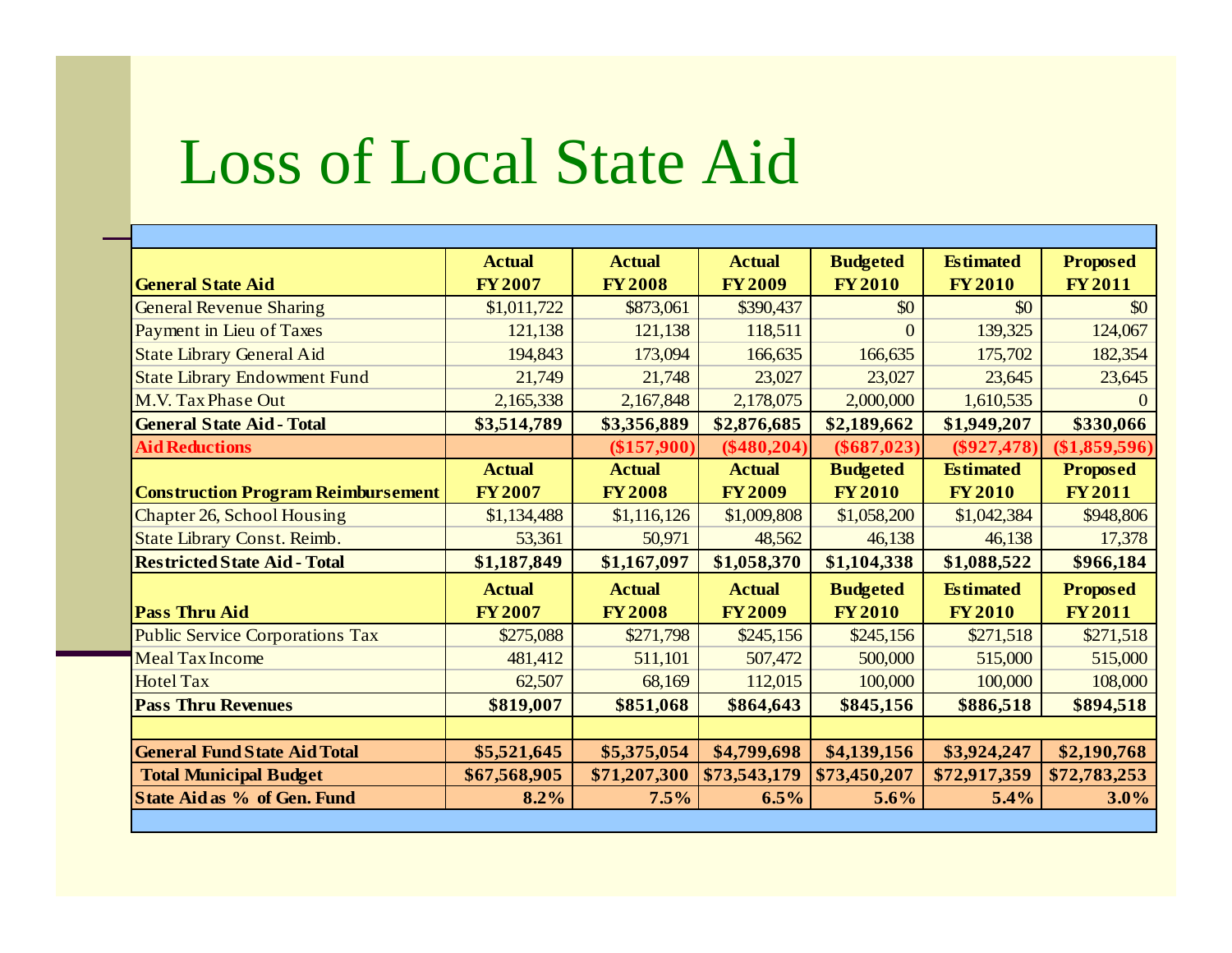# FY 2011 Revaluation Impact

| <b>Classification</b>     | <b>Current Year Roll</b> | <b>Records</b> | <b>No Revaluation</b> | <b>Revaluation</b> | <b>Reduction</b>  | <b>Change</b> |
|---------------------------|--------------------------|----------------|-----------------------|--------------------|-------------------|---------------|
|                           |                          |                |                       |                    |                   |               |
| Residential               | \$4,486,891,202          | 12,627         | \$4,509,136,837       | \$3,707,422,437    | (S801,714,400)    | $-17.78%$     |
| Commercial                | 627, 575, 623            | 1,728          | 614,688,579           | 569, 392, 279      | (45,296,300)      | $-7.37%$      |
| Industrial                | 38,252,960               | 8              | 38,253,000            | 34,504,600         | (3,748,400)       | $-9.80%$      |
| <b>Utilties</b>           | 42,212,820               | 19             | 42,192,120            | 41,766,220         | (425,900)         | $-1.01%$      |
| <b>Total</b>              | \$5,194,932,605          | 14,382         | \$5,204,270,536       | \$4,353,085,536    | $(\$851,185,000)$ | $-16.36\%$    |
| <b>Less Exemptions</b>    | $(\$12,312,284)$         |                | $(\$12,312,284)$      | (\$10,500,000)     | \$1,812,284       | $-14.72%$     |
| <b>Total Taxable Roll</b> | \$5,182,620,321          |                | \$5,191,958,252       | \$4,342,585,536    | (\$849,372,716)   | $-16.36\%$    |
|                           |                          |                |                       |                    |                   |               |
| <b>Land Values</b>        | \$4,947,116,630          |                | \$2,554,678,207       | \$1,980,674,207    | (S574,004,000)    | $-22.47%$     |
| <b>Building Values</b>    | <b>Included Above</b>    |                | \$2,412,876,100       | \$2,133,182,900    | $(\$279,693,200)$ | $-11.59%$     |
| Tangible                  | 247,815,975              |                | \$236,716,229         | \$239,228,429      | \$2,512,200       | 1.06%         |
| <b>Total</b>              | 5,194,932,605            | 14,382         | \$5,204,270,536       | \$4,353,085,536    | $(\$851,185,000)$ | $-16.36\%$    |
|                           |                          |                |                       |                    |                   |               |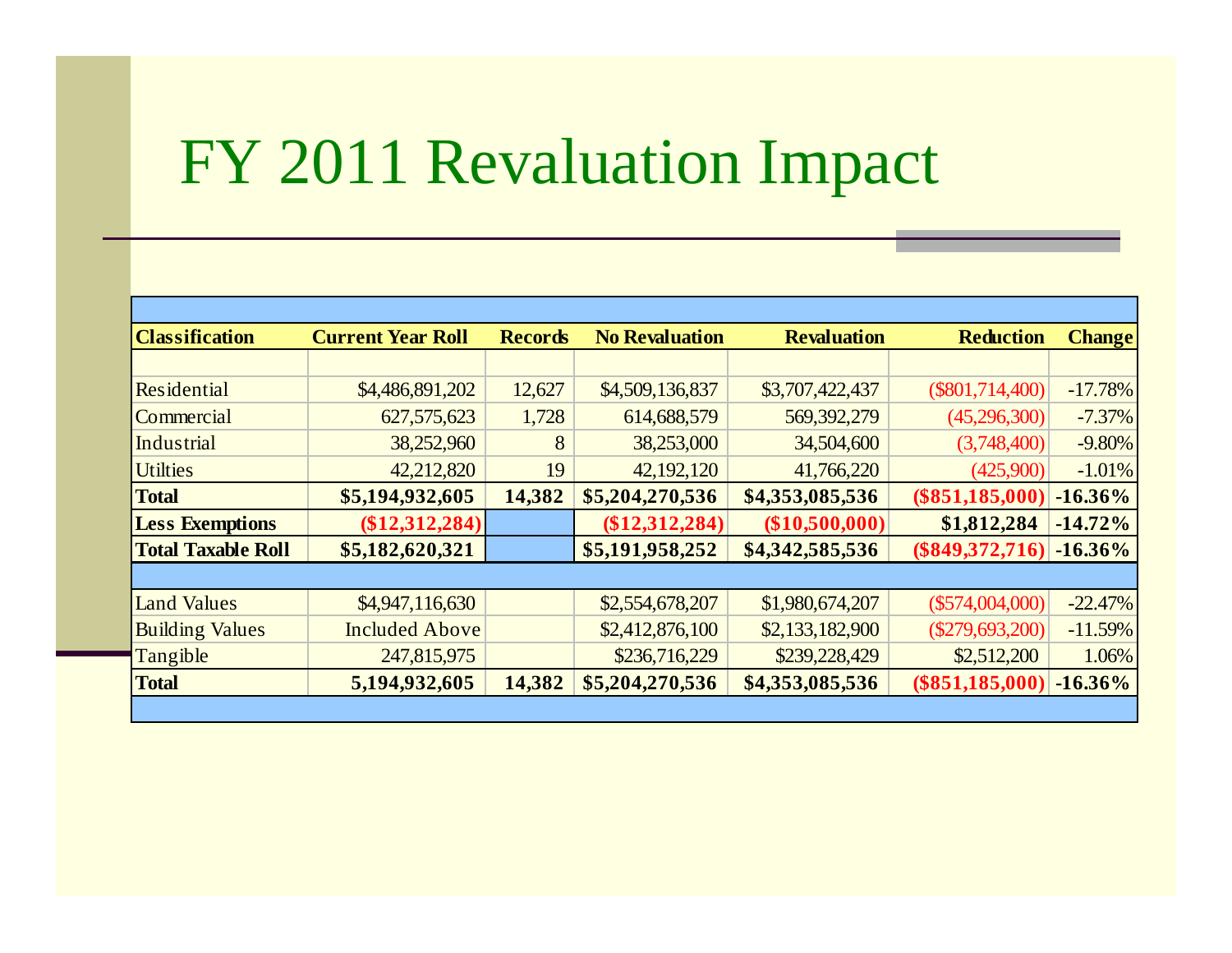### Property Tax Impact Associated with Revaluation and MV Revisions

| <b>Revaluation Impact</b> | <b>Adopted</b><br>FY 2009-2010 | <b>Without</b><br><b>Revaluation</b><br>FY2010-2011 | <b>No MV Change</b><br>FY 2010-2011 | <b>With Revaluation   With Revaluation</b><br>& MV Change<br>FY 2010-2011 |
|---------------------------|--------------------------------|-----------------------------------------------------|-------------------------------------|---------------------------------------------------------------------------|
| <b>Tax Levy</b>           | \$62,645,443                   | \$63,560,165                                        | \$63,560,165                        | \$61,221,598                                                              |
| <b>Tax Rate</b>           | \$12.09                        | \$12.24                                             | \$14.64                             | \$14.10                                                                   |
| <b>Increase</b>           |                                | \$0.15                                              | \$2.55                              | \$2.01                                                                    |
| <b>Single House Value</b> | \$421,521                      | \$422,827                                           | \$346,658                           | \$346,658                                                                 |
| <b>Average Tax</b>        | \$5,095.18                     | 5,176.26                                            | 5,073.86                            | 4,887.18                                                                  |
| Increase                  |                                | \$81.08                                             | $(\$21.32)$                         | $(\$208.00)$                                                              |
|                           |                                |                                                     |                                     |                                                                           |

| <b>Motor Vehicle Excise Tax Options</b>   | <b>Taxable Value</b> | <b>MV Tax Rate</b> | <b>Tax Levy</b> |
|-------------------------------------------|----------------------|--------------------|-----------------|
| Motor Vehicle Roll Without Exemption      | \$103,650,078        | \$18.71            | \$1,939,293     |
| Motor Vehicle Roll With \$6,000 Exemption | 228,640,279          | 18.71              | 4,277,860       |
| <i><b>Difference</b></i>                  | (S124,990,201)       |                    | $(\$2,338,567)$ |
|                                           |                      |                    |                 |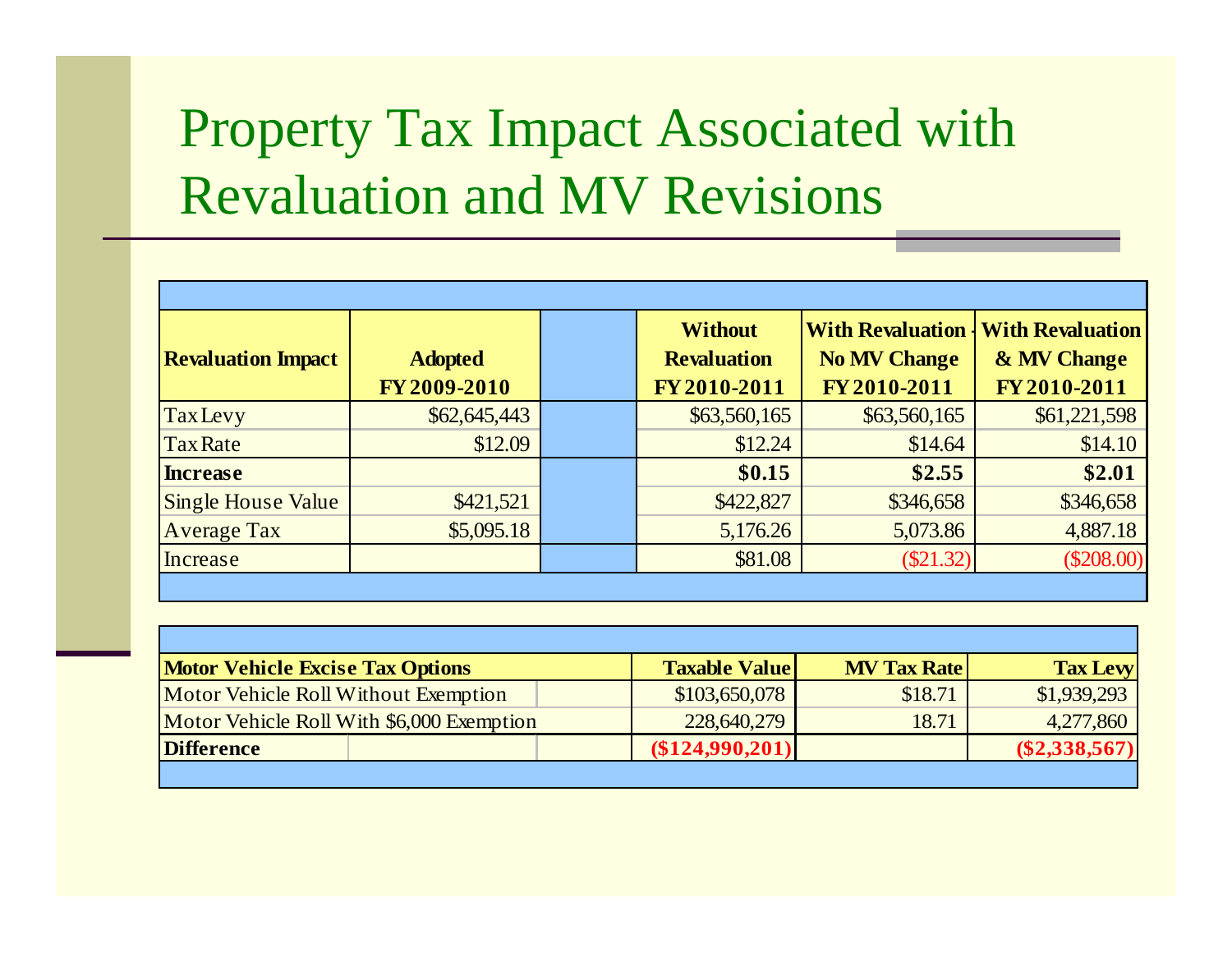### **FUNDING FORMULA PROPOSAL**

- **A core instruction amount, derived from a market-basket approach, that adequately funds student instructional needs as described in the Basic Education Program (BEP);**
	- Proposed Amount \$8,295 (Derived from a regional average of National Center for Educational Statistics (NCES) expenditure data) applied to PK-I2 Resident Average Daily Membership (district data excludes charter and state schools)
	- **A student success factor that provides additional funding to support student needs beyond the core services with the ultimate goal of closing student achievement gaps;**
		- Proposed 0.40 of core instruction -**\$3,318**  applied to PK-I2 students eligible for free and reduced price lunch (FRPL) (district data excludes charter and state schools)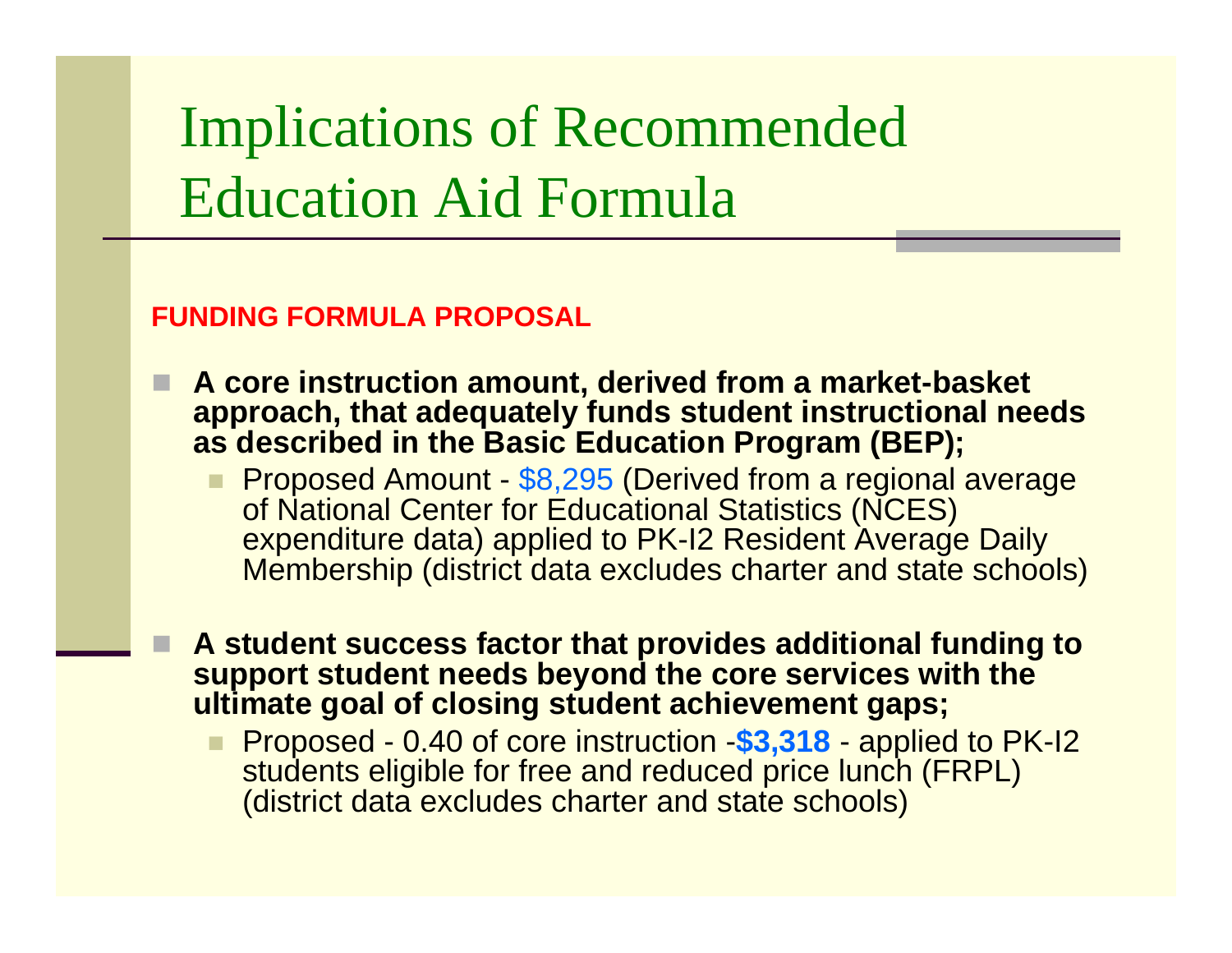n

### **A state share ratio that considers a district's revenue generating capacity and concentration of at-risk students;**

- Proposed a quadratic mean average of the current state share ratio, called Equalized Weighted Assessed Valuation (EWAV), and districts student count of PK-6 students eligible for free and reduced price lunch
- **Categorical funding outside the formula distribution for highcost special education, start-up and maintenance of high-cost career and technical programs, early childhood programs, and state stabilization funds for Central Falls Public Schools.**
	- Over the last month, RIDE has presented this formula proposal to several stakeholders so that potential concerns could be addressed. This feedback has been taken into consideration and the proposal includes the best thinking for a student centered model for education funding that builds a foundation to ensure all children receive what they need to succeed.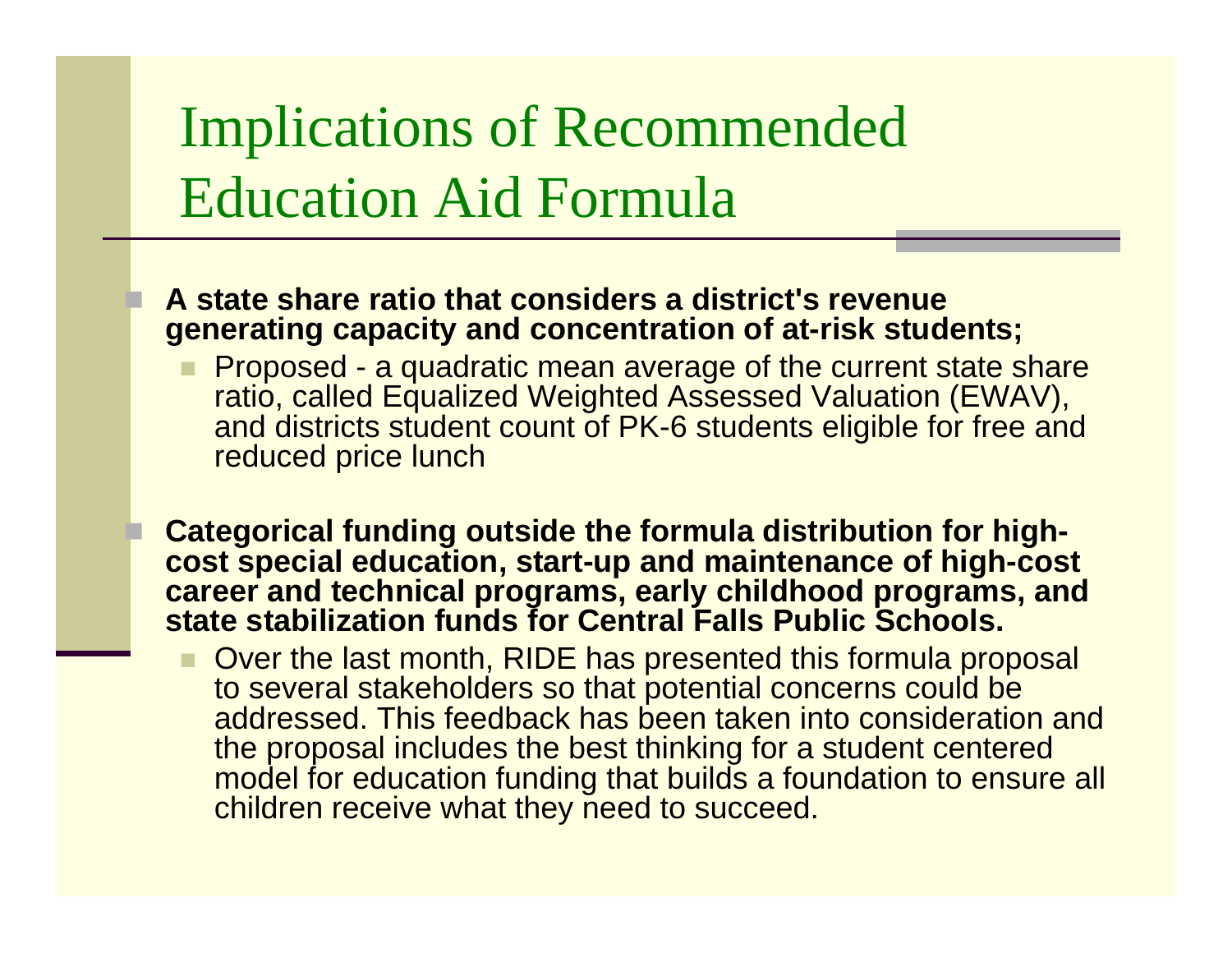**Formula takes the full value of the** December 2006 tax roll (last revaluation year) and increases it by the Town Median Family Income (MFI) as a means of projecting SK Property Wealth.

**Property Wealth should not be** adjusted by MFI.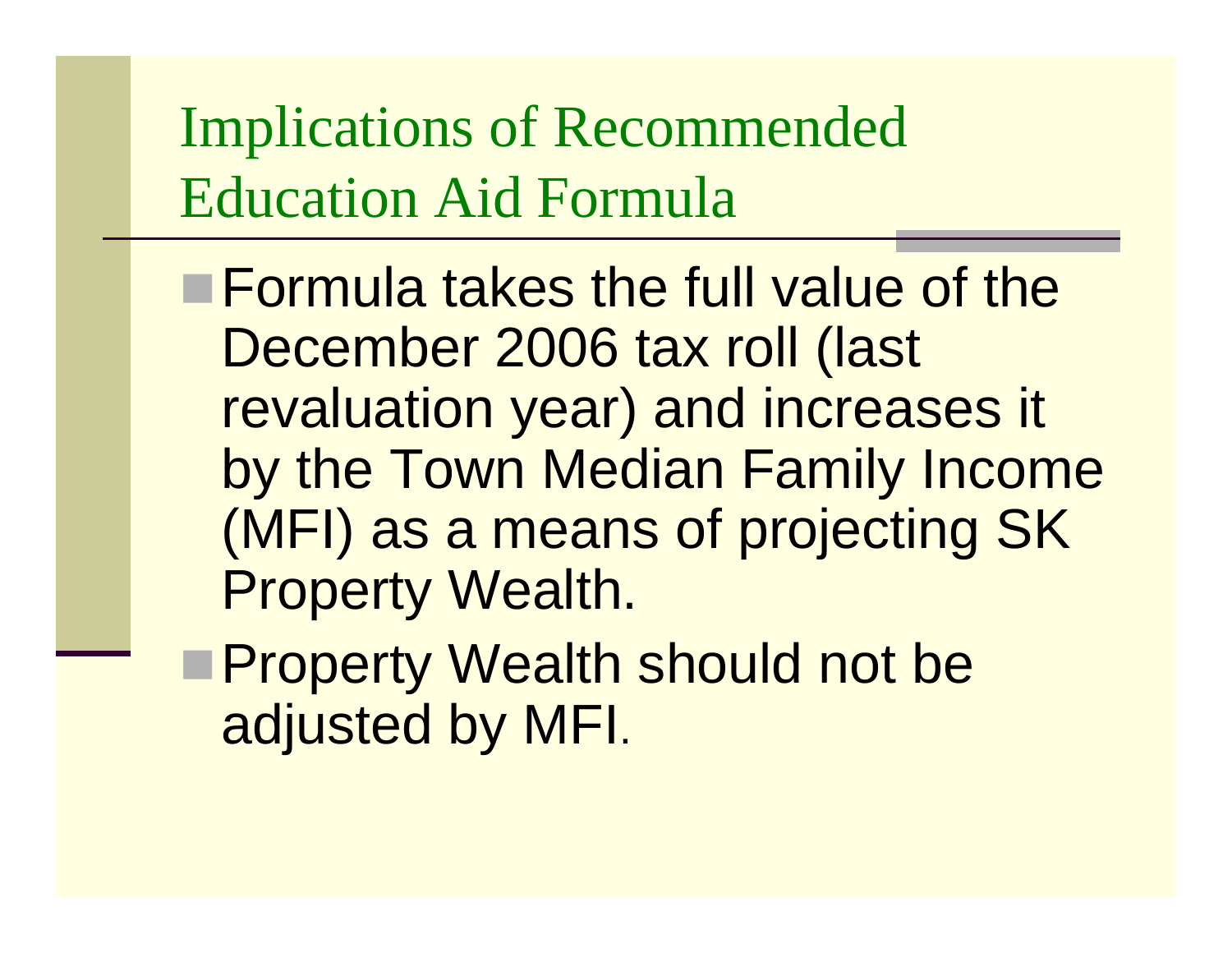- **Formula uses a "Poverty Driver"** factor based on PK-6 students on FRPL. This factor provides communities with lower MFI values a higher proportionate share. ■ Therefore, use of MFI and PK-6
	- FRPL in the same formula underfunds higher income communities.